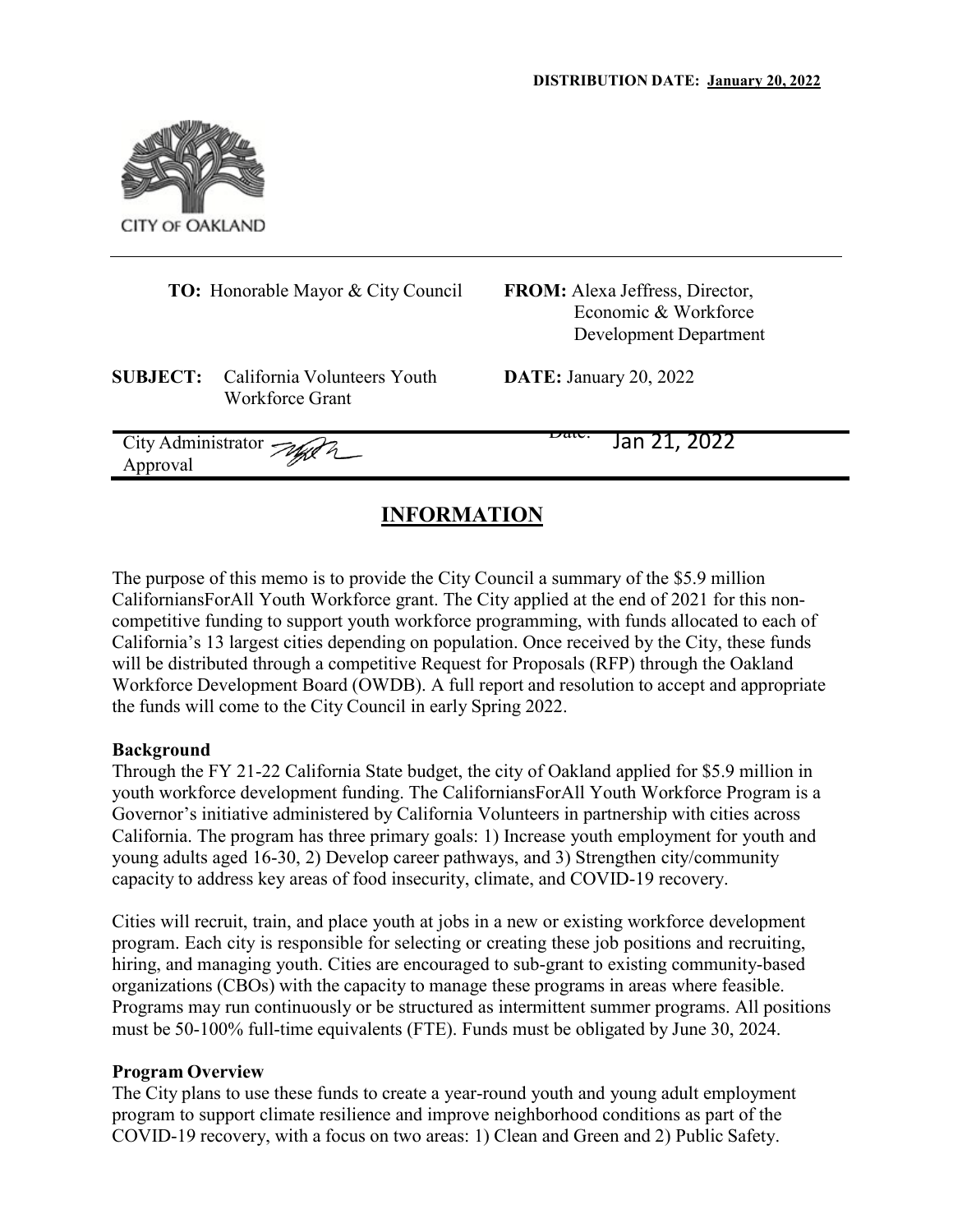Youth engagement and workforce development in target sectors including green jobs, are key pillars of the City's Economic Recovery Plan. The City's recently released Equitable Climate Action Plan (ECAP) outlines the importance of climate resilience and identifies opportunity for green jobs in areas such as material waste consumption, recycling, carbon removal and environmental stewardship. In addition, recent surveys of small businesses overwhelmingly identify public safety and illegal dumping as key priorities for Oakland's economic recovery.

## **Program Focus 1: Climate – "Clean and Green"**

Funds will be used to address issues related to climate change and to improve neighborhood conditions by making Oakland a "clean and green" city. Oakland is facing extreme challenges when it comes to responding to illegal dumping, which negatively impacts local businesses and residents and slows our economic recovery.

To respond to this ongoing challenge, program participants will help clean up the city and engage in a climate resiliency and environmental stewardship education campaign to help keep communities throughout Oakland and make Oakland a more resilient and sustainable City. These youth and young adults will become ambassadors to help improve conditions in their neighborhoods while raising consciousness about the footprint litter has on the community and the environment. Participants will also play an integral role in helping Oakland transition to a more self-sustaining city by improving recycling and conservation efforts. This program will be achieved through a partnership with Oakland's Department of Public Works and local Community Based Organizations (CBOs) with deep ties to the community who specialize in climate resilience work.

#### **Program Focus 2: Public Safety**

Funding will also be used to support public safety and violence prevention. Oakland is currently experiencing its worst year in over a decade with regards to violent crime, due in large part to the COVID-19 pandemic and its secondary effects.

The funding will provide opportunities for youth and young adults through the Career Pathways to Public Safety (Police Cadet) Program whose goal is to assist young people in completing college degrees while learning about law enforcement. The program prepares cadets for different types of law enforcement careers (sworn and professional), particularly within the Oakland Police Department. Participants will also engage with the Department of Violence Prevention.

The City will also work with key stakeholders, including Community-Based Organizations, the Oakland Unified School District, and Peralta Community College to identify areas of collaboration to blend education, work experience, and career pathways that lead to public service careers.

#### **Target Population**

The target population will be former foster youth, formerly incarcerated and disconnected youth. The City will utilize equity criteria to target programming to close disparities in accessing workforce services, in alignment with the City's 2018 Oakland Equity Indicators Report and 2020 Workforce Development Race and Equity Analysis.